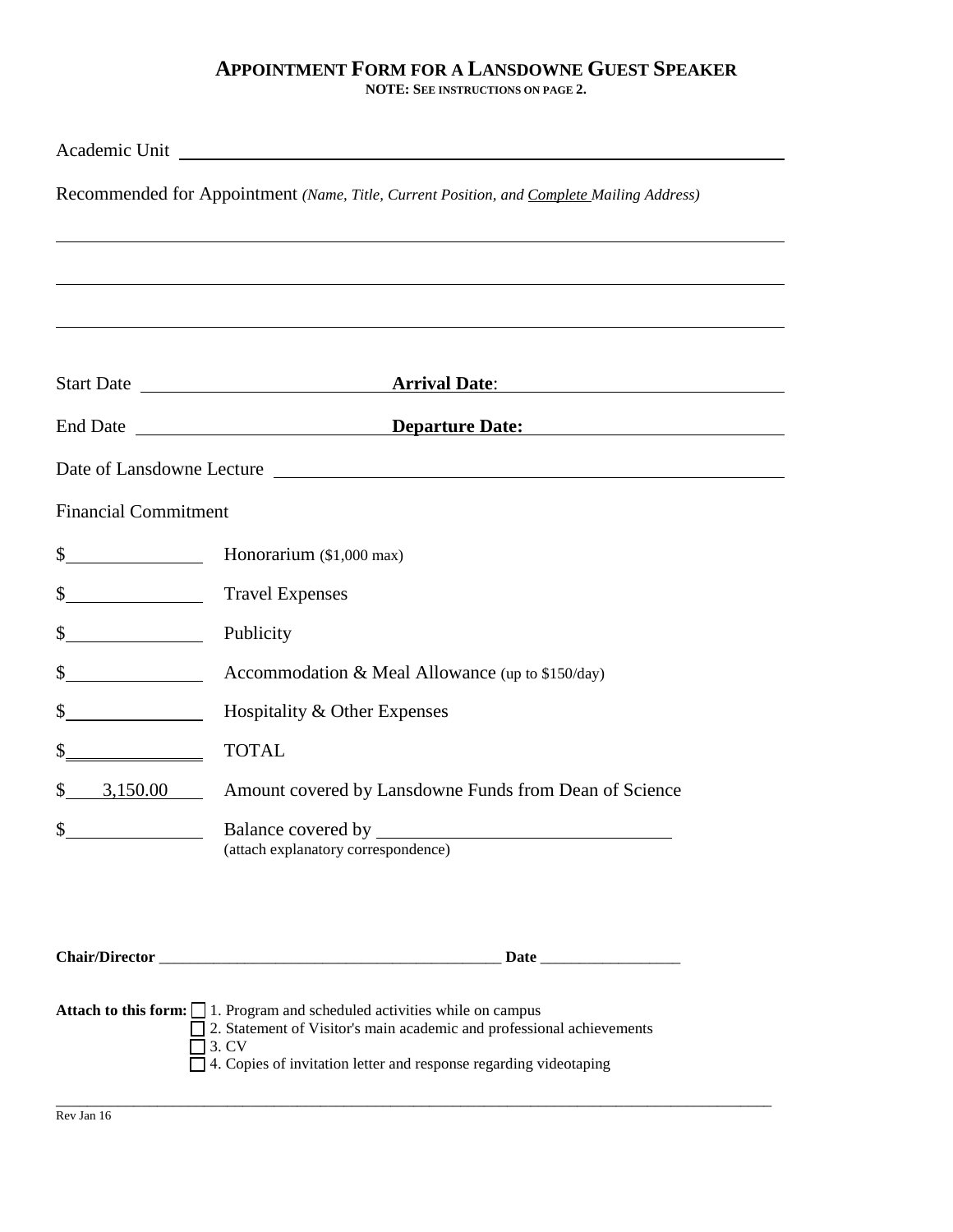## **INSTRUCTIONS FOR A LANSDOWNE VISITOR APPOINTMENT**

**START AND END DATES** are for the period of appointment and cover working days. If arrival and departure dates are different, add those dates in brackets, e.g., Start Date: March 3 (arrives March 1), End Date: March 5 (departs March 7). **Arrival and departure dates are required for non-residents' letter of information, for presentation to immigration officials upon arrival in Canada.** 

**FINANCIAL**:

Honoraria (\$1000) are taxable. Non-residents can request a tax waiver by completing a Non-Resident Tax Waiver Certification form (r105 AND t1261; both must be completed), which is included in the appointment confirmation letter from the Dean.

Travel expenses are reimbursed under current UVic travel expense policies and procedures. A blank expense form is included in the appointment confirmation letter from the Dean. Special circumstances, such as extended stay for reduced airfare and visitor cosponsored with other academic units or organizations, shall be noted. Publicity is the responsibility of the academic units. Publicity expenses are included in the \$3,150 allowable. Accommodation & meal allowance are reimbursed up to \$150/day.

The department must reimburse all expenses from departmental funds. Upon receipt of an itemized statement, the Dean's office will reimburse the department for expenses up to a maximum of \$3,150, including publicity.

**PROGRAM** shall include all details of visit including specifics of public lecture(s); i.e., title, date, time, place. Non-Academic Bookings can advise academic units on appropriate rooms for the lecture and expected audience.

**VIDEOTAPING**. A signed Lansdowne Speakers Agreement must be forwarded to University Copyright Officer, Inba Kehoe, email: *copyright@uvic.ca*, with a copy to the Dean.

## **CONTACT THE OFFICE OF THE DEAN OF SCIENCE IF ADDITIONAL INFORMATION OR CLARIFICATION IS REQUIRED.**

\_\_\_\_\_\_\_\_\_\_\_\_\_\_\_\_\_\_\_\_\_\_\_\_\_\_\_\_\_\_\_\_\_\_\_\_\_\_\_\_\_\_\_\_\_\_\_\_\_\_\_\_\_\_\_\_\_\_\_\_\_\_\_\_\_\_\_\_\_\_\_\_\_\_\_\_\_\_\_\_\_\_\_\_\_

\_\_\_\_\_\_\_\_\_\_\_\_\_\_\_\_\_\_\_\_\_\_\_\_\_\_\_\_\_\_\_\_\_\_\_\_\_\_\_\_\_\_\_\_\_\_\_\_\_\_\_\_\_\_\_\_\_\_\_\_\_\_\_\_\_\_\_\_\_\_\_\_\_\_\_\_\_\_\_\_\_\_\_\_\_\_\_\_\_\_\_\_